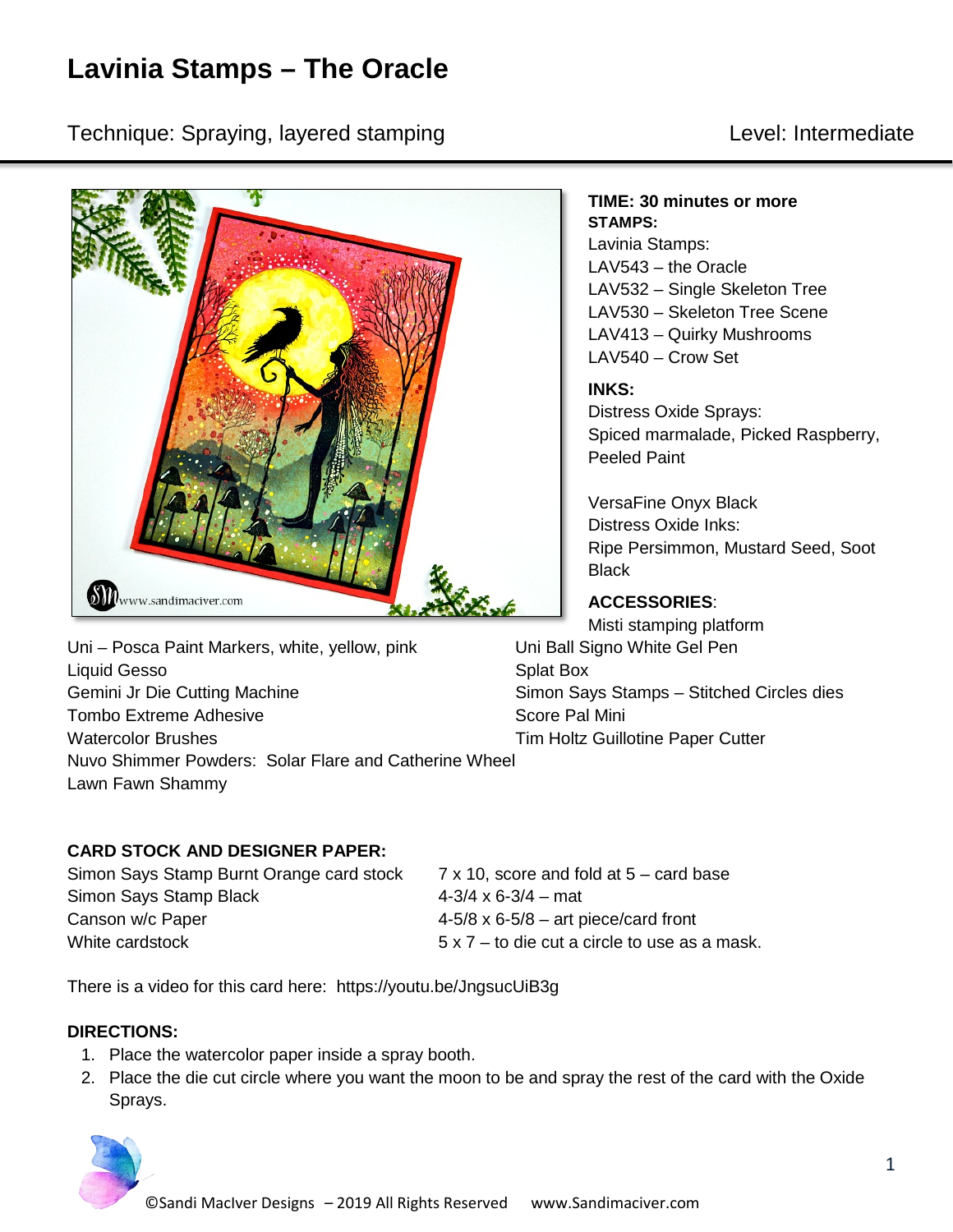- 3. Let Dry
- 4. Place the other mask over the entire art piece so just the moon is exposed and use the mini blending tools to add Mustard Seed oxide ink to the moon.
- 5. Place the art piece inside the Misti and stamp the Oracle, then the crown,
- 6. Use a torn piece of copy paper to create a mask and sponge the ground in Soot Black
- 7. Place the art piece back into the Misti and stamp the trees
- 8. Place the card front into a splat box. Mix the shimmer powder with water and while protecting the Oracle, splatter both colors all over the art piece.
- 9. After the piece is dry again, add some gesso to the moon to give the illusion of craters, mix some of the yellow shimmer powder in with it, but don't blend it completely.
- 10. Stamp the Quirky Mushrooms in the bottom foreground of the piece.
- 11. Use the White Gel Pen to add highlights on the left side of each mushroom.
- 12. Use the Uni Posca Paint Markers and the white gel pen to add dots around the moon, on the ground etc.
- 13. Use the White Gel Pen to add some highlights to her wings
- 14. Use the Tombo Xtreme adhesive on the back of the art piece to attach it to the black mat and then to the card base.
- 15. Clean stamps with the shammy.

## **Happy Stamping**



**Here are the supplies used. Where available I use Compensated Affiliate Links, which means if you make a purchase through my link, I receive a small commission at no extra cost to you. Thank you so very much for your support, I truly appreciate it.**



**Lavinia Stamps Stamp The Oracle Fairy**



**Set of 3**

[ **[CST](https://ldli.co/e/ndx164)** ]



**Lavinia Stamps Stamp Crow Set | Lavinia Stamps Skeleton Tree**

[ **[CST](https://ldli.co/e/6xe636)** ]

[ **[CST](https://ldli.co/e/71ygj7)** ]

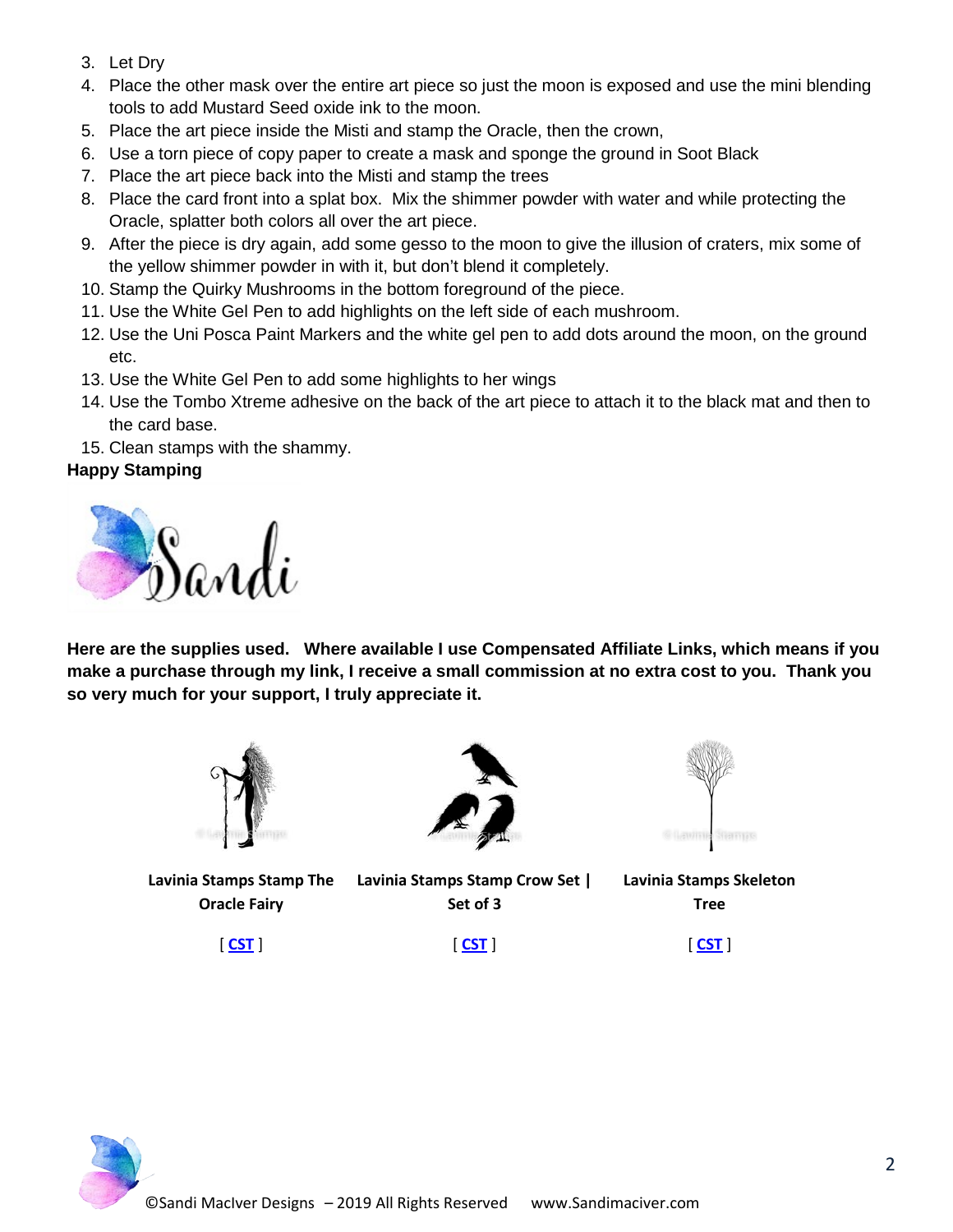





**Lavinia Stamps Skeleton Tsukineko Versafine Ink Pad - Onyx Tsukineko VersaFine ONYX Tree Scene |...** [ **[CST](https://ldli.co/e/g56mo4)** ] **Black** [ **[CST](https://ldli.co/e/0e5drz)** | **[SSS](https://ldli.co/e/4me72k)** ] **BLACK REFILL...** [ **[SSS](https://ldli.co/e/2me9z6)** ]



**Ranger Distress Ink Pad 3in x 3in by...**

[ **[CST](https://ldli.co/e/5len2m)** | **[SSS](https://ldli.co/e/3meky3)** ]



**Ranger Distress Oxide Ink Pad 3in x...**

[ **[CST](https://ldli.co/e/m1lxne)** | **[SSS](https://ldli.co/e/ep75ll)** ]



**Ranger Distress Oxide Ink Pad 3in x...**

[ **[CST](https://ldli.co/e/qkz90d)** | **[SSS](https://ldli.co/e/jm4j61)** ]



**Ranger Distress Oxide Ink Spray by...**

[ **[CST](https://ldli.co/e/y0o2lq)** | **[SSS](https://ldli.co/e/p9dz09)** ]



**Nuvo by Tonic Studios Shimmer Powder...**

[ **[CST](https://ldli.co/e/1mezdq)** | **[SSS](https://ldli.co/e/djk2qk)** ]

**Ranger Distress Oxide Ink Spray by...**

[ **[CST](https://ldli.co/e/r79k4e)** | **[SSS](https://ldli.co/e/oz1d7j)** ]



**Nuvo by Tonic Studios Shimmer Powder...**

[ **[CST](https://ldli.co/e/z02oxp)** | **[SSS](https://ldli.co/e/9ze4mn)** ]



**Ranger Distress Oxide Ink Spray by...**

[ **[CST](https://ldli.co/e/lx5lr2)** | **[SSS](https://ldli.co/e/xj04oz)** ]



**Tonic PAINT BRUSHES Nuvo 972n**

[ **[SSS](https://ldli.co/e/kl2yn0)** ]

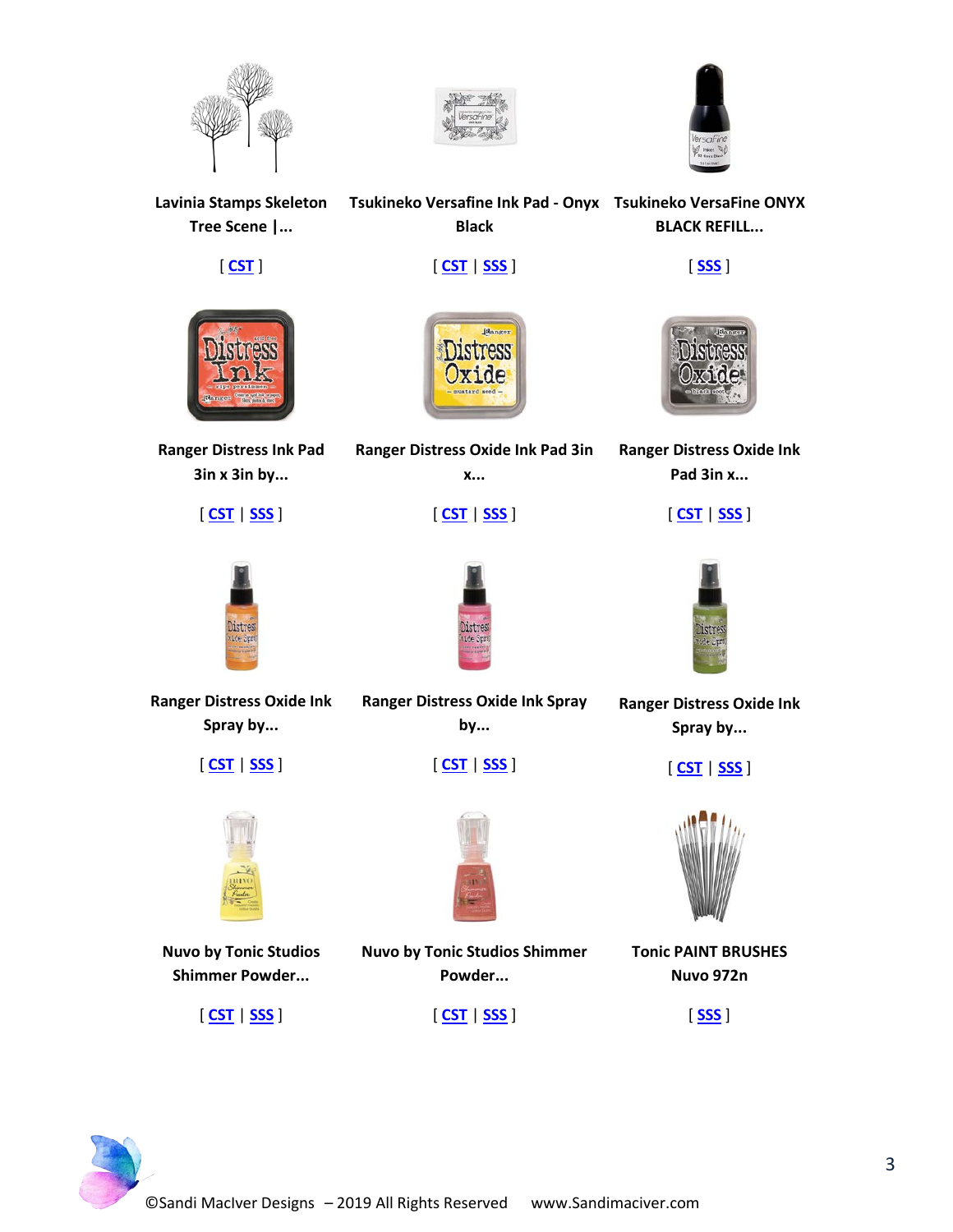



**Uni POSCA MEDIUM POINT WHITE Paint...**

**Contract de Cartes de Contract de Cartes** 

[ **[SSS](https://ldli.co/e/71yg57)** ]

**Uni-posca Paint Marker Pen - Medium...**

[ **[AMZUS](https://www.amazon.com/dp/B001ANVDMU?tag=sandimacive09-20)** ]

**Dina Wakley Ranger WHITE GESSO Media...**

[ **[SSS](https://ldli.co/e/6xe626)** ]

**Canson XL WATERCOLOR PAPER 9x12 140lb...**

[ **[SSS](https://ldli.co/e/0e5d1z)** | **[AMZUS](https://www.amazon.com/dp/B01N047VB6?tag=sandimacive09-20)** ]



**Uni-Ball Pen Signo Gel WHITE UM-153**

[ **[SSS](https://ldli.co/e/g56m14)** | **[AMZUS](https://www.amazon.com/dp/B0011D1Q5I?tag=sandimacive09-20)** ]

**Liquitex Professional White Gesso...**

[ **[AMZUS](https://www.amazon.com/dp/B000KNJF6W?tag=sandimacive09-20)** ]



**Simon Says Stamp Card Stock 100#...**

[ **[SSS](https://ldli.co/e/4me7ok)** ]



**Crafter's Companion GEMINI JUNIOR...**





**Simon Says Stamp Card Stock 100#...**

[ **[SSS](https://ldli.co/e/2me9g6)** ]



**Crafter's Companion 6 x 8.9 PLASTIC...**





**Simon Says Stamp STITCHED CIRCLES...**

[ **[SSS](https://ldli.co/e/5lenpm)** ]

**Tim Holtz Tonic GUILLOTINE COMFORT...**

[ **[SSS](https://ldli.co/e/ep75nl)** ]